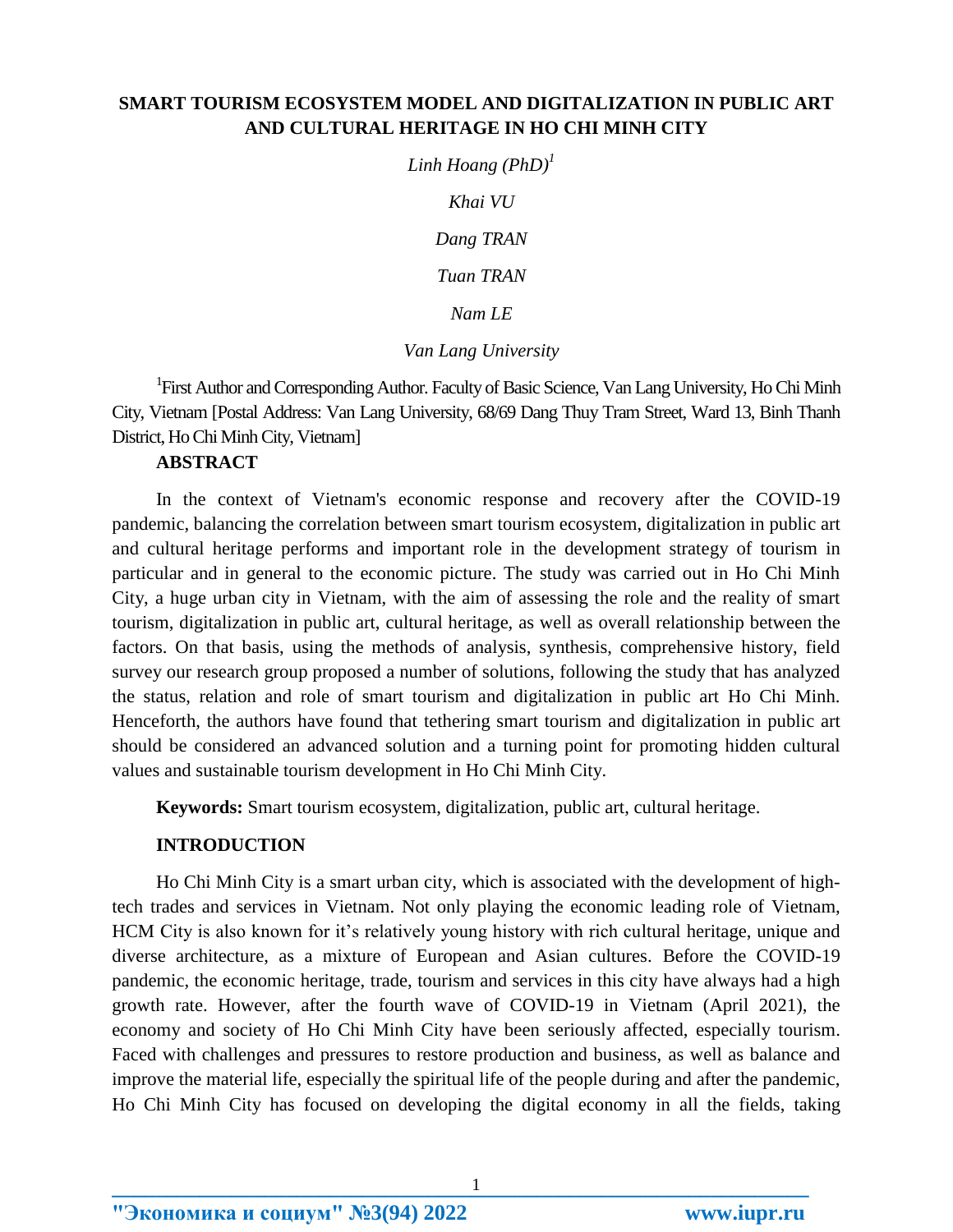advantage of results of the industrial revolution 4.0. For tourism, in order to continue to maintain as the key economic role of the city, it is necessary for the city to digitalize and to focus on exploiting the art element in tourism.

With the digitalization strategy and featured art products, the city will be able to enhance visitors and managers can experience the facilities, promoting the level of competition in tourism in the post-COVID recovery process, and at the same time contribute to conveying the image of "Attractive – Friendly – Safe" Ho Chi Minh City. Therefore, the digitalization in public art and cultural heritage is the optimal advanced tool for building a smart tourism ecosystem that has an important strategic significance in the process of spreading the value of tourism, while setting the target of Ho Chi Minh City to be in the top 20 cities in the world in terms of international tourist arrivals, top 5 in Asia, and top 4 in Southeast Asia by 2030.

#### **RESEARCH RESULTS AND DISCUSSION**

# **1. Smart tourism ecosystem and how it is related with digitalization in public art and cultural heritage in Ho Chi Minh City, Vietnam**

Tourism plays an important role in the national economic development and has become a spearhead economic sector of many countries around the world, including Vietnam. With Ho Chi Minh City, tourism is considered an integrated economic field, which creates a driving force for social-economic development, at the same time making positive contributions to the growth of the whole economy of Vietnam. According to the Vietnam National Administration of Tourism in 2019 (V. Le, 2020), the total number of international visitors to Ho Chi Minh City had reached 8.6 million, increasing 13.48%, domestic tourists reached the number 32.77 million, increasing 13% compared to 2018. Total tourism revenue is estimated at 140,017 billion VND, up to 10.15% compared to 2018, which reached 100% achievement of the year plan. With the advantages of geographical location, climate and being the center of culture, education, trade and traffic of the whole country, Ho Chi Minh City has not only contributed to development, but also has become one of the leading cities in Vietnam's tourism industry (Nguyen Lan Huong, 2013).

The COVID-19 pandemic has seriously affected all social-economic aspects of life, in which tourism was affected directly. After the outbreak of COVID-19 waves, the number of visitors as well as tourism revenue had a drastic drop, the growth of the tourism industry in 2020 also decreased deeply, which had a significant impact on GDP of each province and city, including Ho Chi Minh City. According to the report of the Department of Tourism of Ho Chi Minh City announced at the city's tourism industry summary Conference in 2020, the number of international visitors to the city was 1,303,750, decreasing 84.8% over the same period in 2019 (in 2019 was 8,600,000 arrivals), reaching nearly 14.5% of the 2020 plan. Domestic tourists had 15,879,000 arrivals, decreasing 51.5% over the same period of the last year (in 2019 it was 32,770,000 arrivals), reaching nearly 46.7% of the 2020 plan. As a result, the city's total tourism revenue reached 84,512 billion VND, decreasing 39.6% over the same period, reaching 57.4% of the 2020 plan (H. Thao, 2021). The peak was the 4th wave of COVID-19 epidemic, which is at the moment present in most of Vietnam's provinces and cities, which has become a fatal blow to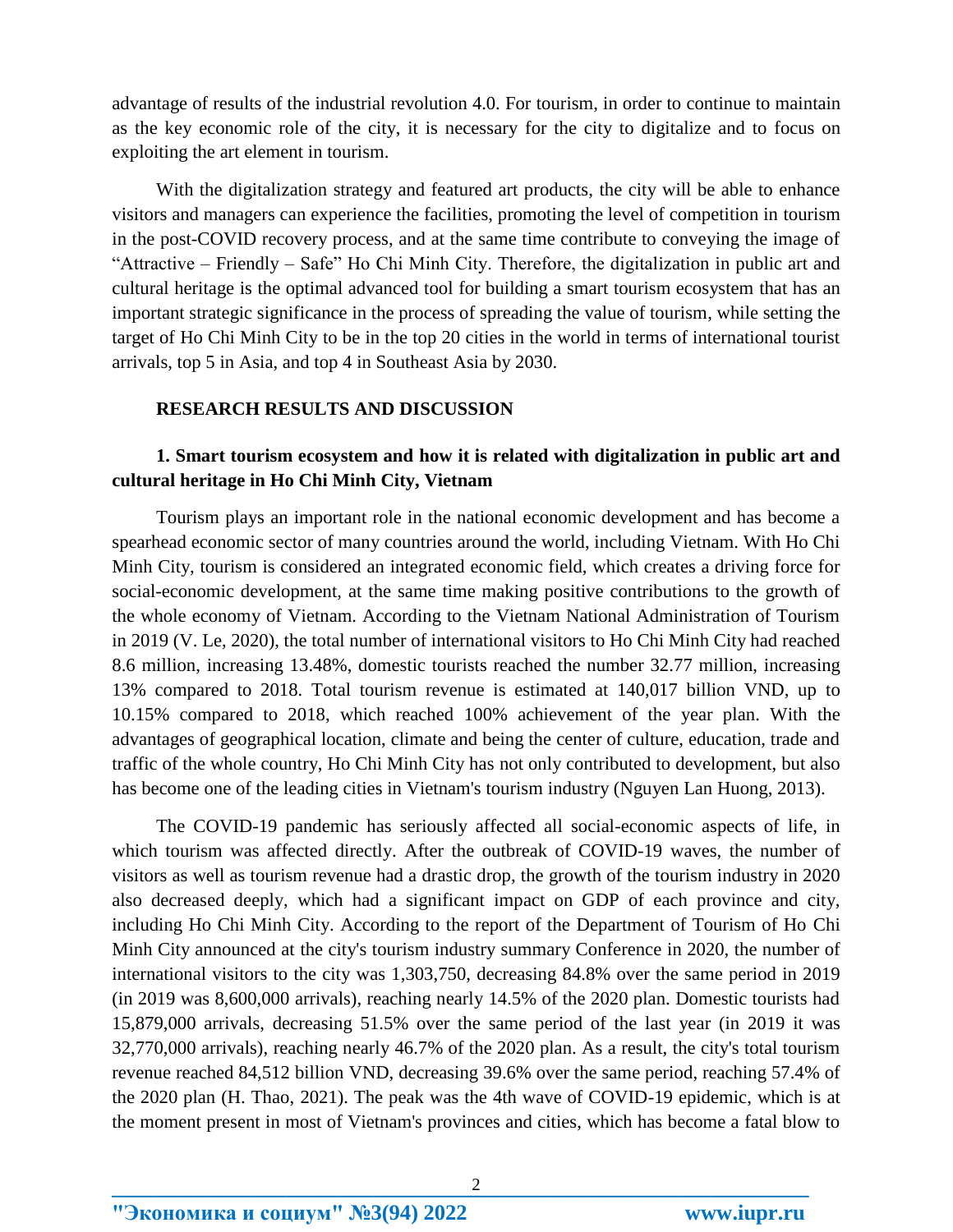Vietnam's tourism in general and to Ho Chi Minh City, which already has was struggled. At the time before October 2021, most travel businesses were forced to close to fight the epidemic; many businesses applied to withdraw their business licenses; empty restaurants and hotels; tourist vehicles lying in the parking lot all year, tourism calling for urgent help, presented the gloomy and alarming reality of Vietnam's tourism today. According to a report by the City Department of Ho Chi Minh City Tourism: In the first 9 months of 2021, there were 0 new international arrivals to Ho Chi Minh City; domestic tourists are estimated at 7,750,000 arrivals, decreasing 31% compared to 9 months of 2020 and decreasing 52% compared to 9 months of 2019. Total revenue from tourists in 9 months of 2021 reached 39,523 billion VND, decreasing 31% compared to 9 months of 2020, decreasing 62% compared to 9 months of 2019 (Minh Hiep, 2021). The above figures are milestones that marked the most difficult period in the history of global tourism in general and the tourism industry of Ho Chi Minh - Vietnam in particular.

When the industrial revolution 4.0 took place globally, Vietnamese Government actively built a digitalization strategy, smart governance, which both prioritized on the development of the digital technology industry, smart tourism and urban development (Prime Minister, 2017). This was the first time the term "smart tourism" was mentioned in Vietnam's legal documents. Under the impact of this revolution, information and communication have grown stronger than ever, allowing the creation of diverse application products for the tourism industry. Applying advanced technologies for the tourism industry such as artificial intelligence, Big data, 3D technology, virtual reality technology and augmented reality VR along with the explosion of the internet, social networks, Wi-Fi wireless sensor network system and mobile networks (4G, 5G), ... have changed the face of the tourism industry, which promoted tourism activities that are increasingly technologized, that are becoming more modern, smarter (Le Quang Dang, 2019). The combination of technology with tourism has formed "smart tourism" term and become an important component in a smart city, enhancing the development on the basis of applying the achievements of modern science and technology, which fortunately met the diverse needs of tourists, tourism businesses, tourism management agencies and the community. Vietnam's tourism industry is gradually applying modern technology to the industry and developing smart tourism should be considered as a major policy, widely deployed throughout the tourism industry through legal documents. The great contribution to the overall economy since Vietnam's economic opening has made Vietnam's tourism "become a spearhead economic sector that is an important strategic direction for the development of the country, creating a driving force to promote the development of other sectors and fields" (Politburo, 2017). In particular, in the period of adaptation and breakthrough in the general picture of the world tourism, Vietnam has increased priorities and encouraged support for activities of applying modern science and technology to serve management tourism development (Law on Tourism, 2017). Thus, it is clear that the policy system of the Government of Vietnam shows the initiative and sensitivity in the process of important strategic planning to implement the application of advanced technology for the development of the tourism industry.

On the basis of inheriting the above innovation orientation of the Government of Vietnam, the tourism industry in Ho Chi Minh City has promoted the achievements of modern science and

**"Экономика и социум" №3(94) 2022 www.iupr.ru**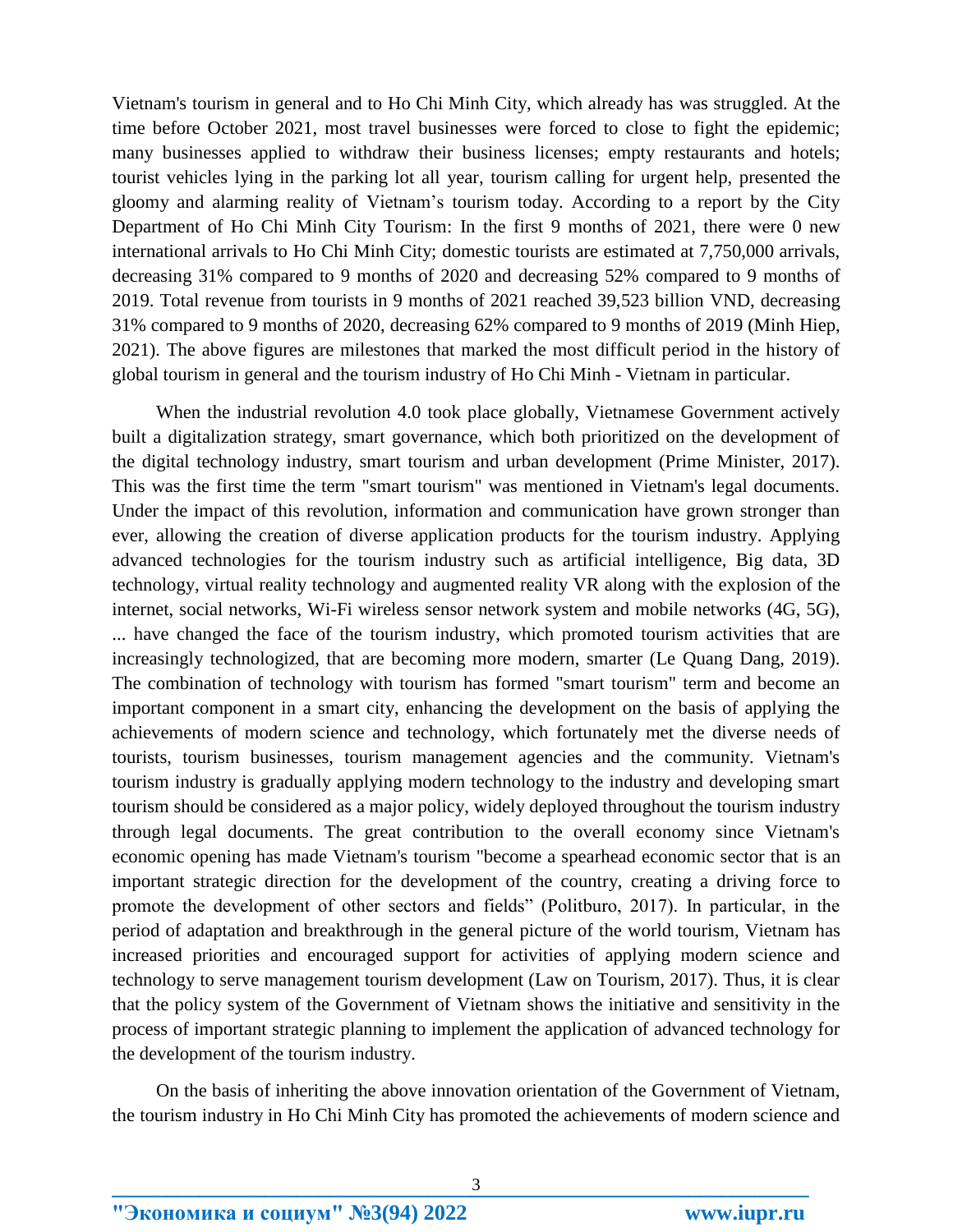technology, which are strongly applied to create and develop smart tourism. Ho Chi Minh is a young city with a history of more than 300 years. The unique feature of this city's tourism resources is its rich, diverse and unique tourism and cultural resources, which blend Asian and European styles with "more than 200 physical resources and more than 100 artificial resources, museum of revolutionary relics systems" (V. Le, 2020). In addition, there are many attractive destinations that both bring the typical soul of the Southern tradition and modern Western style, giving visitors interesting experiences and discoveries. Besides rich and diverse tourism and cultural resources, Ho Chi Minh City is one of the important transit centers and focal points for receiving international and domestic tourists, with many accommodation establishments, catering services, shopping, organizing the leading Vietnamese tourism conferences. Along with the advantages of geographical location, infrastructure, capital and human resources, tourism in Ho Chi Minh City has made important contributions to Vietnam's tourism development. The number of tourists visiting the city contributes on average from 55% to 60% of the number of international visitors to Vietnam and accounts for nearly 40% of the country's tourism revenue (V. Le, 2020). The position of the city's tourism industry is increasingly affirm on the regional and world tourist map.

Tourism under the impact of the industrial revolution 4.0 along with its potential and strengths, helps Ho Chi Minh City to have new opportunities in developing the smart tourism ecosystem. From 2019, or earlier, Ho Chi Minh has advocated that smart tourism should be a component of the city's smart city planning (Gia Bach, 2021); also as a key economic sector, associated with the city's specific resources, contributing to the city's development. This is one of the localities that firstly announced the "Smart City Project" of Vietnam and in which smart tourism development is considered as indispensable component for sustainable development (Thai Phuong, 2019). Smart tourism is said to be the premise for new models to be formed in the future of Ho Chi Minh City, making it one of the Vietnamese cities that is on the right track to develop this tourism model with a new idea in deploying a smart tourism ecosystem to serve tourism (The Hoang, 2020). In addition, building a smart tourism ecosystem will solve the problem during the COVID-19 pandemic (Gia Bach, 2021). In the context of the complicated development of the COVID-19 pandemic, the world tourism industry in general is facing many difficulties, where promoting and developing smart tourism solutions can be an effective solution to help Ho Chi Minh not only overcome the immediate difficulties, but also made a dramatic change in the post-pandemic era.

After the pandemic Ho Chi Minh City has been controlled (the place had been heavily affected by the 4th COVID-19 wave of Vietnam in 2021), tourism is one of the sectors that have been reopened firstly and using smart tourism method to solve the problem, contributing to bringing new vitality to tourist destinations in Ho Chi Minh City (Gia Bach, 2021). With solutions such as: Launching the new version of Ho Chi Minh City Tourism application, with flexible and intelligent features, helping users to quickly access tourist destinations. City Tour Hop On-Hop Off service in Ho Chi Minh City Ho Chi Minh is the tour that combines transportation, visiting the city's highlights by car and even "bus on the river" service by boats using traffic and travel data, with the visitors interest, to design tours, sell tickets and pay online,

**"Экономика и социум" №3(94) 2022 www.iupr.ru**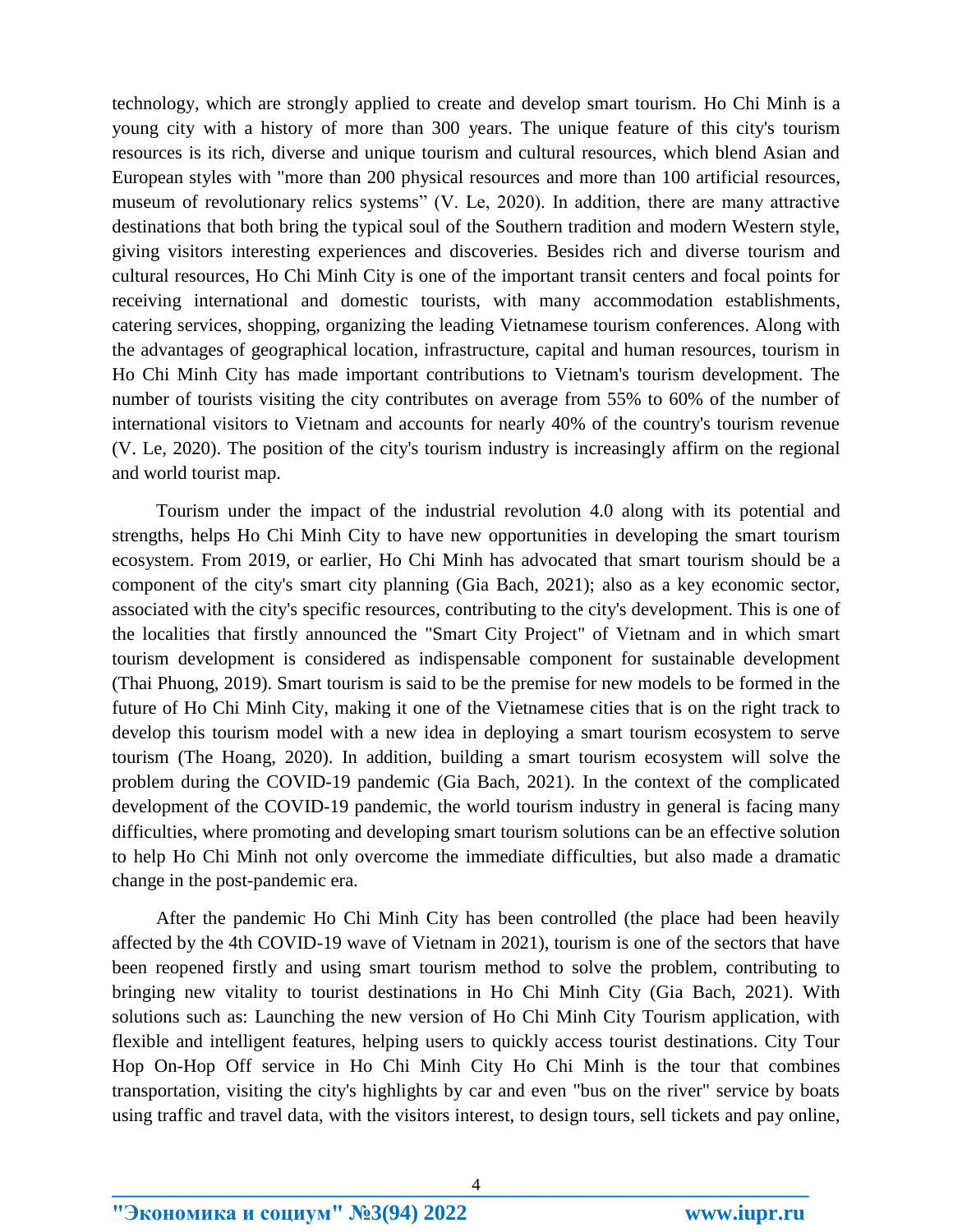where all information is updated on the website of the unit, which has allowed tours to operate even during the epidemic. Even research groups or GIS solutions at the Center for Space Technology Application of Ho Chi Minh City - Vietnam Space Center have been implementing city tours in the form of virtual reality for many years at many locations in Ho Chi Minh City. In Ho Chi Minh City, visitors can sit at home, or anywhere and access the web to experience places through pictures, voiceovers and music without ever having to set foot.

Nowadays, tourism in many countries around the world has developed a fast and diverse smart eco-system, where the focus is on optimizing the application of art and science such as Japan, Korea, etc. Cheeskou Oussouman. When technology is applied, tourism appears not only as fragmented pieces, but becomes a diversified and attractive picture (Phuong Dung, 2020). Thanks to technology, tourists can find, discover and share essential travel information. According to research results at the end of 2018 by the Asia-Pacific Travel Association (PATA) and Oxford Economic sponsored by Google, in the Asia-Pacific region, travel planning and booking the direct online room was common variable with 80% of the tours using online activities, also 87% of the young generation think that smartphones are essential tools for tourism (HH Do, TH Phan, 2019), (Thanh Giang, 2019). This tool not only be used to the interface between people, but to manage information between them, opening the multitude of opportunities to quantify the growing clientele, beyond the borders of a single country. That has made smart tourism different from traditional tourism. Smart tourism focuses on the interests of tourists, while ensuring the lowest cost, safety and comfort on the basis of using technology and modern equipment, information, and global data ( According to the Vietnam News Agency, 2019) while traditional tourism cannot promote those benefits, especially in the current volatile world. For that reason, many countries around the world have deployed smart tourism models to create highlights and competitive advantages in tourism, such as Europe being an advantageous and leading region in this development trend. In Asia, the countries such as Japan, Korea, Thailand, Malaysia and Singapore have also invested heavily in smart tourism by applying ewallets, QR codes, using fingerprints for payment services, airport check-ins, and travel experiences based on virtual reality technology… (Pham Thi Thuy Linh, 2020). Thus, smart tourism has become a development criterion towards the development and improvement of tourism competitiveness and now acts as the general development trend of world tourism.

Although the main factor of Vietnam's tourism products is the attractiveness (history, culture, belief, religion, cuisine, architecture, etc.), in the landscape that requires the same acceptance as today, without applying modern science and technology, the tourism industry can hardly restart strongly, not to mention to bring tourism products to customers. Therefore, the city's tourism industry needs to quickly make digitalization, apply smart management to gradually integrate and develop, improve competitiveness by formulating strategies and applying information technology to establish a tourism eco-system. Thus, tourism can become a true spearhead economic sector, contributing to promoting the development of the industry, improving tourism competitiveness and urban development in Ho Chi Minh City

**"Экономика и социум" №3(94) 2022 www.iupr.ru**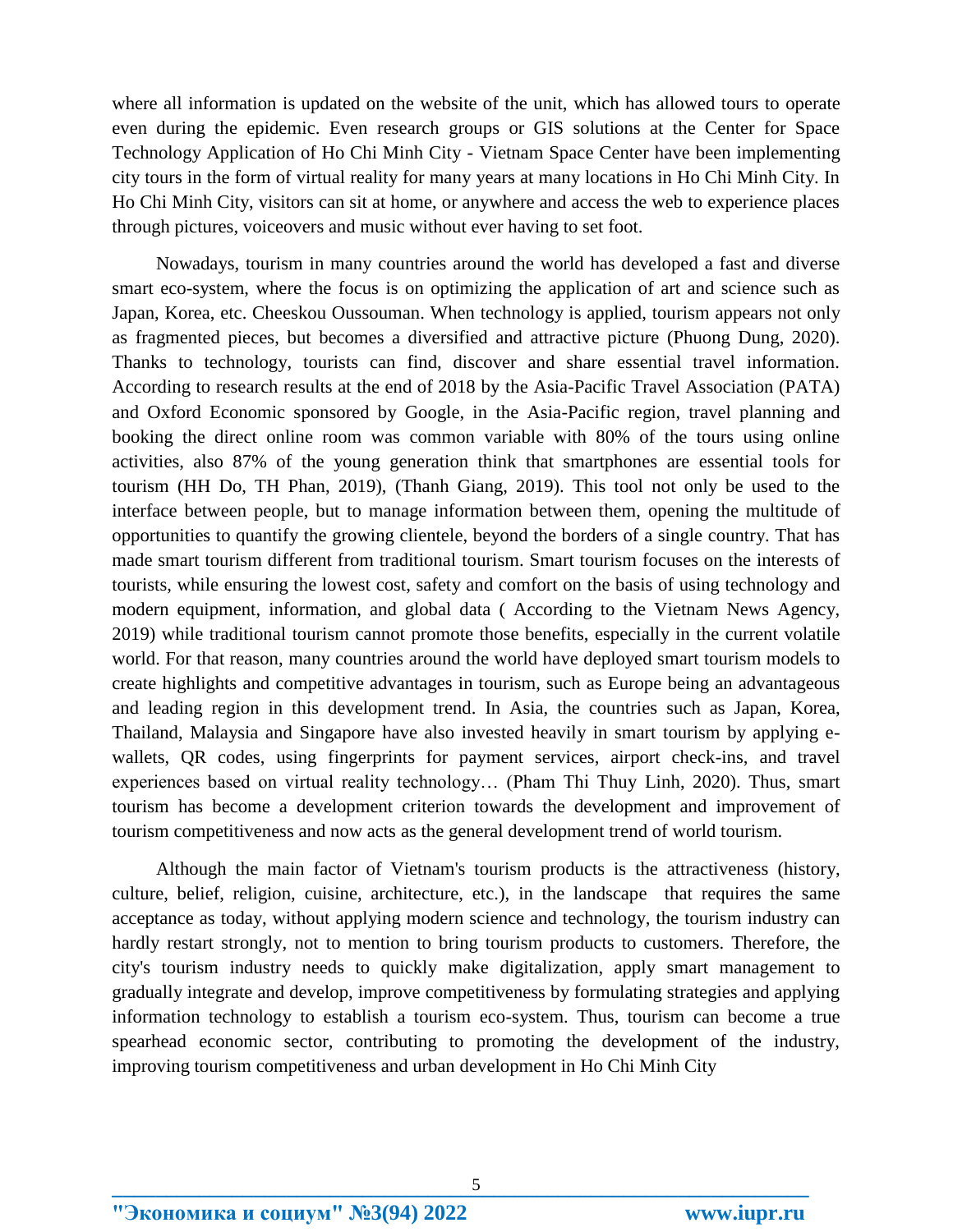# **2. Building and developing the smart tourism ecosystem model associated with digitalization in public art and cultural heritage in Ho Chi Minh City, Vietnam**

Ho Chi Minh City has an important position and role for the whole country and is the key in economy of the southern region, is the "nuclear" to create the driving force for the socialeconomic development process in Vietnam (According to Vietnam News Agency, 2020). In the general picture of the economic situation, tourism in Ho Chi Minh City occupies an important position: In 2019, contributing 6.9% to the gross domestic product, higher than the national average of 5.9% (Huu Long, 2020). The above development of city tourism, is mainly because of the attractive factor of the landmarks. Ancient architectural works combining with heritage symbols such as: Dragon House, Quoc To Temple, Xa Tay Palace (headquarters of the City People's Committee), Opera House, Post Office, system of ancient temples (Giac Lam, Ba Thien Hau Pagoda, Giac Vien temple ...), the system of ancient churches (Duc Ba, Huyen Sy, Thong Tay Hoi, Thu Duc...) (Le Thi Thuy, 2013). Or the road sections with historical value and high potential for tourism exploitation: The area from the intersection of Dinh Tien Hoang - Ton Duc Thang to Thu Ngu flagpole, Hoa Xa building (currently the headquarters of Railway Corporation), the neighborhood around Ben Thanh market (Phan Boi Chau, Phan Chau Trinh), "Special heritage area of old Saigon" including Thuong garden, Doi market and villas built before 1955.

With the strategic goal of becoming a smart city, Ho Chi Minh City has strongly promoted digitalization through the application of information technology (PV, 2021). Tourism is one of the industries tasked with pioneering digitalization and developing smart tourism on a digital platform to create breakthrough changes. By applying digitalization Ho Chi Minh City, enhances interaction with tourists and marketing of tourism services, which has opened up new and innovative challenges to provide an effective travel experience and as well as promote the image, people, cultural identity, etc… moreover, improve the connectivity of activities along the value chain and build on the foundation of a sustainable tourism ecosystem. However, the complicated situation of the COVID-19 epidemic has negatively impacted the industry of the city in particular and the world in general. The epidemic is a problem of globalization, where no one can confirm whether the epidemic will be controlled or changed quickly on a larger scale and that is the point to adapt as well as normalize economic activities, production and tourism needs. Therefore, new challenges and pressures from the impact of the COVID-19 pandemic will become the driving force for Ho Chi Minh City to promote digitalization in all fields, especially tourism. At the same time, to bring tourism products with bold cultural characteristics closer to visitors, the core values from public art and symbolic values from the cultural heritage of the city, developing on the basis of digital technology, is one of the new and core directions of the tourism industry. To increase effectiveness, some of the following recommendations can be applied:

### *Firstly, renovating the core values of public art works in Ho Chi Minh City*

Compared to other major cities of Vietnam, the public art of Ho Chi Minh City is relatively diverse with the promotion of public space development. The study of the current state of public art in the city in particular and in the clusters of tangible cultural heritage in general in the period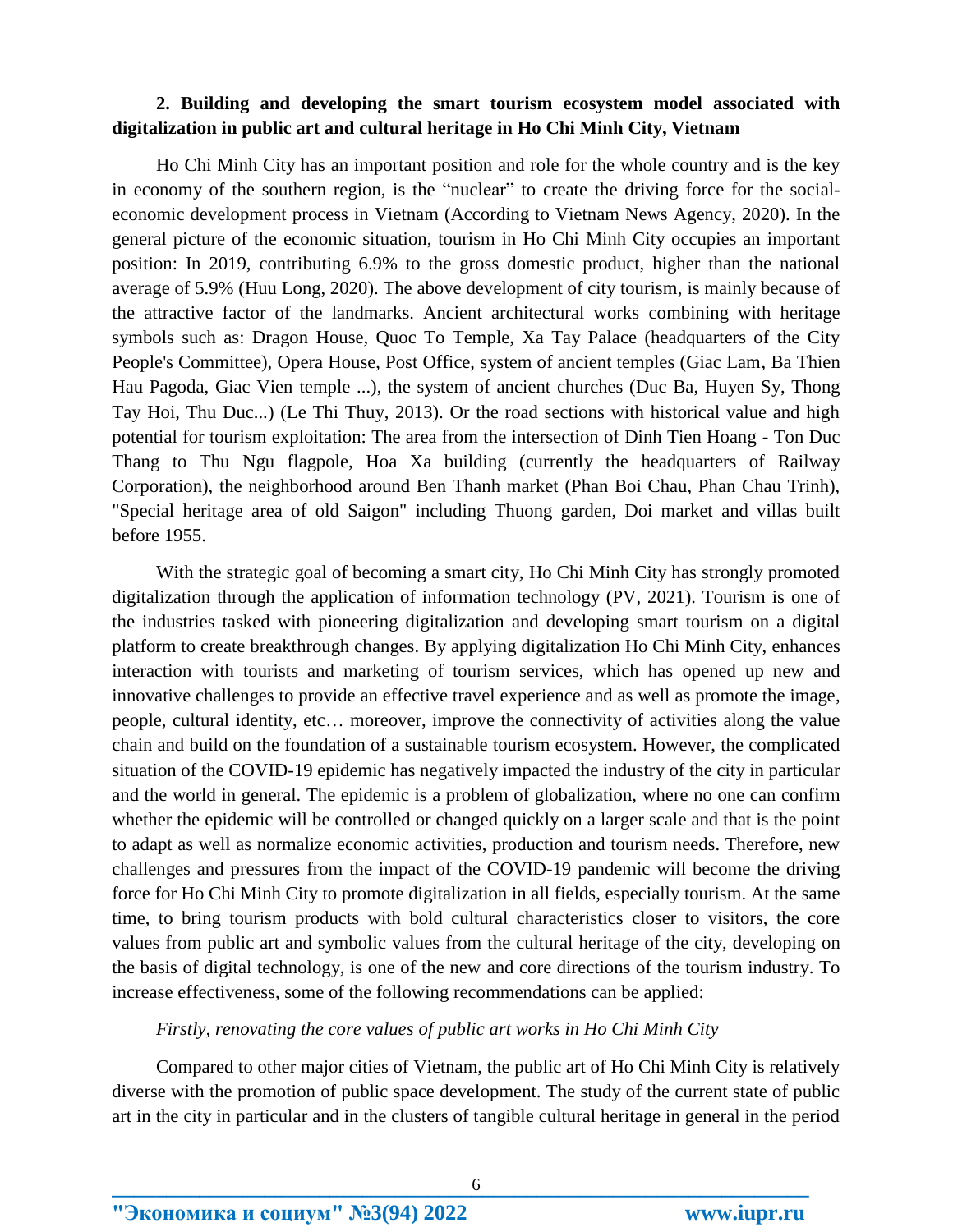2010-2020 has obtained important results, through the number of works of art, interactivity, public art perception of the residents (Hoang Thuy Linh et al., 2021). Most of the public art works in Ho Chi Minh is mainly based on historical war themes, honoring outstanding generals and national heroes. But in the development history of the heroic nation of Vietnam, in addition to praising talented leaders, the Vietnamese civilization was developed with countless quintessential values that today's administrators and planning experts have not yet applied or fully exploited. Therefore, exploiting the potential of public art to the fullest is a big challenge for this city, especially in the digital age, where superior intelligence of technology and of sophisticated electronic equipment are the most important factors.

In addition, the cultural heritages are famous tourist destinations that attract tourists and represent the unique and characteristic features of Ho Chi Minh City such as Duc Ba Cathedral, Opera House, City Post Office, etc. also other public art works have also contributed significantly to attracting tourists to visit, resulting in the development of the city economy (Hoang Thuy Linh and partners, 2021). However, public art works in Ho Chi Minh City still have few creative factors, mainly in the form of description (Hoang Thuy Linh and partners, 2021), with ineffectiveness in conveying information to tourists and not catching up with new technologies reduces tourist attraction, resulting in boredom and lack of emphasis in Ho Chi Minh public art.

Meanwhile, public art has important values and meanings in tourism development and represents the history and spirit of the city's cultural identity. Therefore, in order for public art to develop its potential, and for the public space to have unique artistic creations, creating a unique impression in the hearts of tourists, Ho Chi Minh City should focus on investing in renovating modernized public works, but at the same time not fading the soul of the community's cultural identity. In addition, the city also needs to focus on planning public spaces associated with the conservation, preservation and promotion of the value of tangible cultural heritage in order to connect and develop into a sustainable tourism ecosystem. Besides, combining and transforming digital technology applications to help increase flexibility and interact easily with tourists, keeping up with modern trends will make the heritage values and potentials of city's public art get promoted, creating a connection with the heritage spaces where it exists. In addition, for the smart tourism ecosystem and digitalization in specific tourism resources to be effective, Ho Chi Minh City needs to focus on how to operate smart tourism, where special attention should be paid to the balance between development, environment and heritage protection (The Hoang, 2020); at the same time building smart tourism on the basis of mass tourism development, which is a supporting tool for mass tourism to gradually approach smart factors; developing the elements of digital technology, digital infrastructure...

*Secondly, it is necessary to create specialized tourism products on mobile applications through digitalization in public art and cultural heritage.*

According to statistics of the Vietnam E-commerce Association (VECOM), the rate of domestic tourists booking hotels online and booking tours online reached more than 60%; the rate of international tourists using these two services reaches 75%, of which 70% of visitors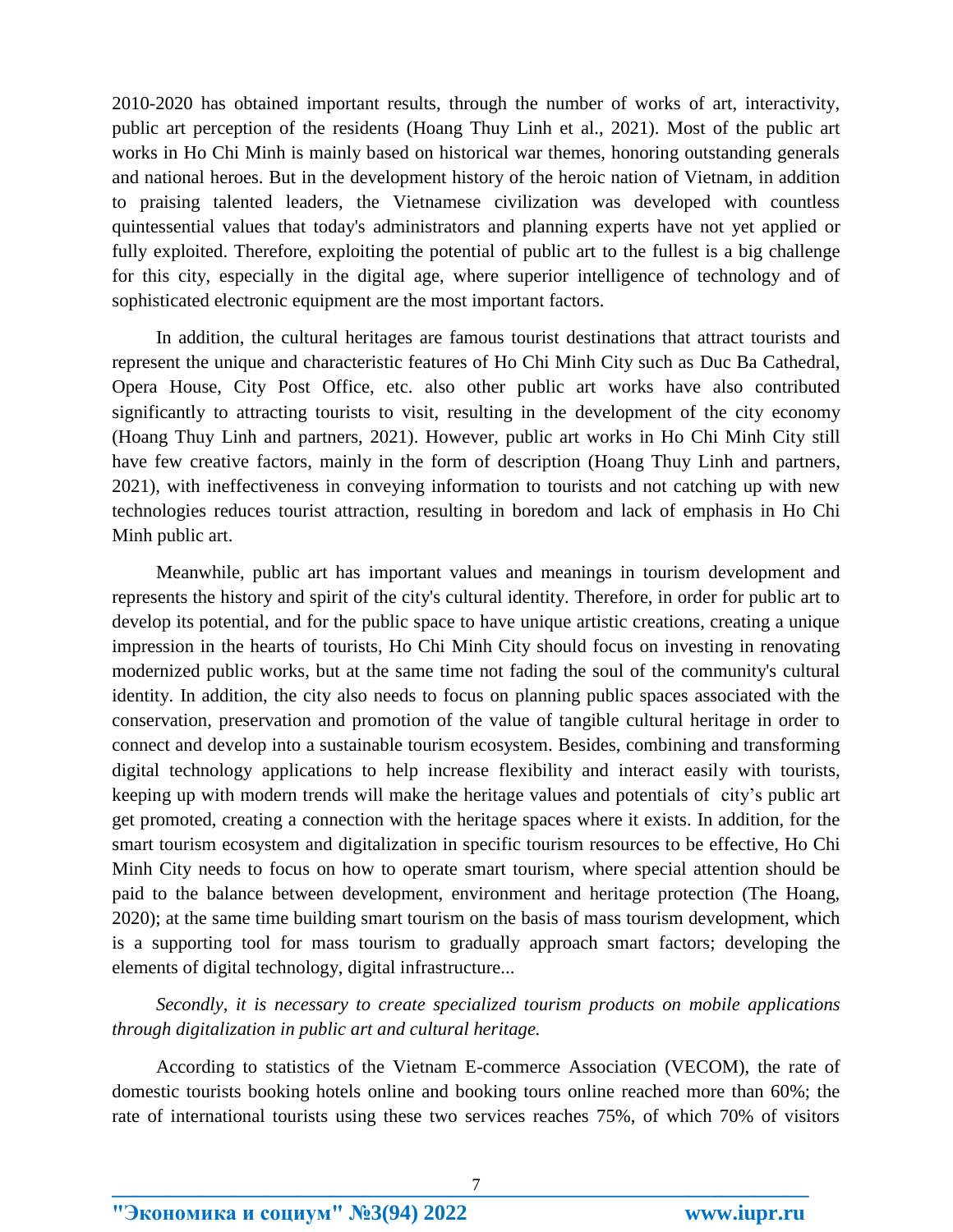using online services are under the age of 35. Another survey with international tourists that visited Vietnam shows that, up to 71% of tourists refer to destination information on the internet; 64% book and purchase services online during a trip to Vietnam (Le Quang Dang, 2019). Building an online model platform applying travel destination on smartphones is a popular trend. However, at present, most tourism apps still focus on introducing famous tourist destinations without further exploiting the factor of popularity of cultural heritages or local public arts to introduce and promote the image in a practical way. In the Ho Chi Minh City, the public bicycle project has been piloted in the center of District 1. However, according to general assessment, it only serves for pure commuting activities, has not yet created high applicability in the smart tourism ecosystem. Therefore, in order for the public bicycle project to be widely deployed and highly effective, it is necessary to combine applications that introduce to tourists the attractions, cultural heritages, food courts and public art works to attract more domestic and foreign tourists. In addition, in order to build a smart tourism ecosystem, Ho Chi Minh City needs to build a digitized data system on cultural heritage, applying 4.0 technology in managing and exploiting cultural heritage, developing heritage tourism and improving connectivity among visitors (such as multi-language voiceover, automatic voiceover that introduces information, history, information about types of cultural heritage); focusing on sharing and exchanging data on visitor flows between heritage sites before/during/after the tour; building a tour on cultural heritage of standard and stable quality with typical products, and at the same time, complementing between destinations in the area as well as neighbor areas (Hoang Thuy Linh, Ngo Thi Kim Lien, 2020).

On a national scale, the tourism industry has built and put into operation many useful technology products, most notably the app "Safe Vietnam tourism" - a multi-utility integrated platform, that acts as digital map of safe tourism, linking medical data on epidemic situation in localities, providing information on safe tourism service facilities... where tourists even can immediately send feedback to the Vietnam National Administration of Tourism (VNAT, 2020). In particular, tourism communication on digital platforms is increasingly being promoted with projects such as: Google Arts & Culture - Wonders of Vietnam (VNAT, 2021), "Vietnam: Go to Love!" on YouTube, the Vietnam Yellow Page Tourism utility platform. Besides Ho Chi Minh City, a pioneering example in the application of technology platforms to develop tourism through tourism promotion activities, communication and propaganda following modern trends in Vietnam is Da Nang, the most living-worthy city in Vietnam. From 2015 to 2017, Da Nang built a website system, a tourist portal in 5 languages, deployed the application Da Nang Fantastic City, and deployed Chat bot – virtual assistant that interacts with tourists along with taking advantage of social networks Facebook, Instagram, YouTube... to promote tourism.

Thus, with the explosion of the Internet and the advent of smart devices, with just one smartphone, visitors can plan the entire trip from booking tickets, booking services to find the right place, to searching for information about places to visit, choosing a guide, ordering food for delivery, ordering some additional services in the hotel... during the trip without interacting directly with anyone. Therefore, creating utilities that run on mobile applications for visitors to access specialized tourism products through promoting images of public art works and cultural

**"Экономика и социум" №3(94) 2022 www.iupr.ru**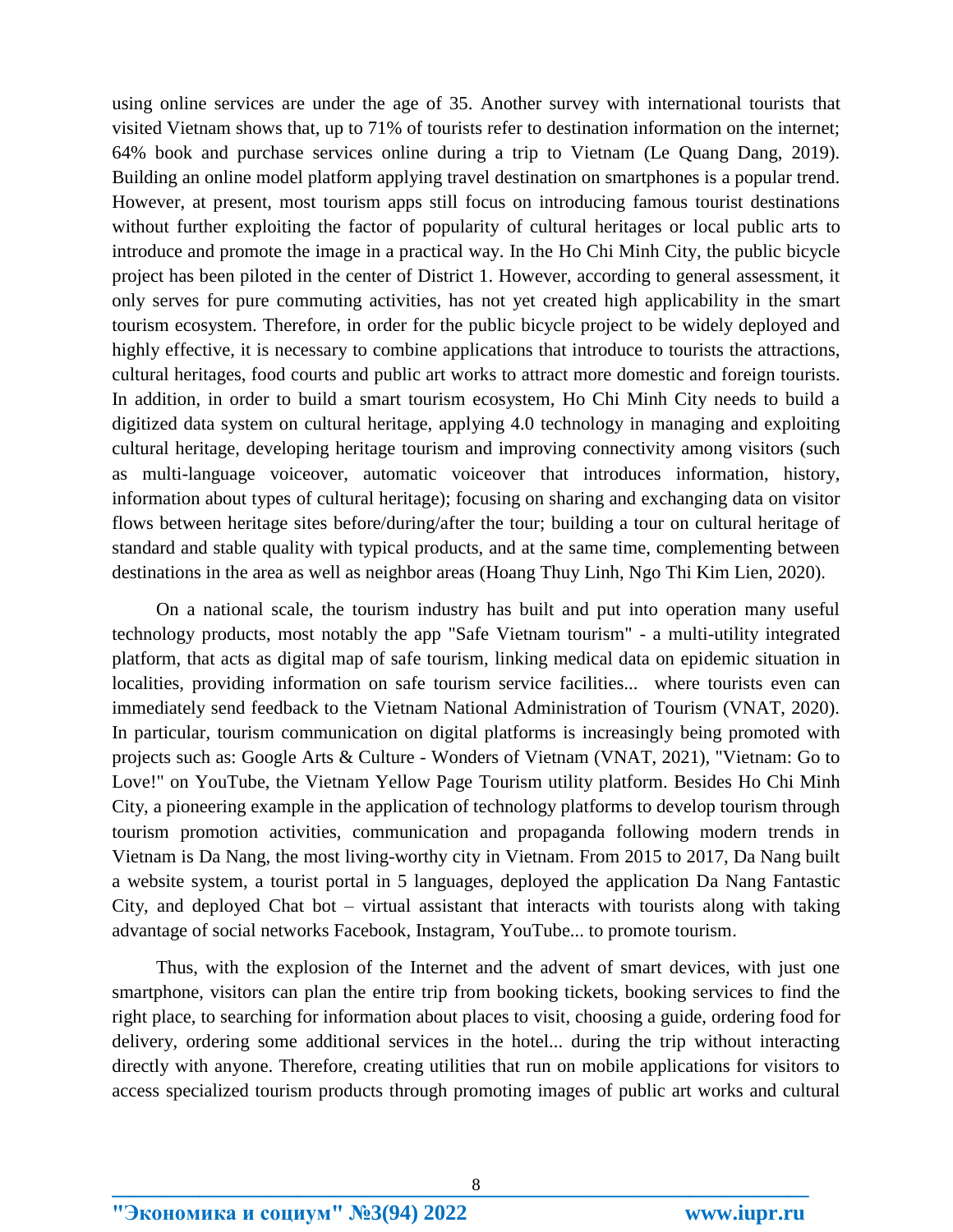heritage surely will revive the tourism industry in Ho Chi Minh after the long pain of the COVID-19 wave.

*Thirdly, promote the development of public art works and cultural heritages in Ho Chi Minh City through virtual reality.*

In the context of current complicated pandemic, where it impossible for tourists to conduct planned excursions, many tourist sites or companies have built virtual tours or interactive tours to simulate tourist destinations through images, videos, other multimedia elements such as sound effects, music or narrations, intros, texts. New technologies are applied as a core part of virtual tour products such as 360 photos, 360 videos, panorama photos, fly-cam photos (photos that are taken from above). These virtual reality tours helped tourists partly satisfy their "thirst" to travel, at the same time, they could better understand the place they are about to visit and stimulate inspiration for travel, discovery and experience through a different space.

In an effort to enhance digitalization in tourism and implement a variety of smart tourism solutions, the Ho Chi Minh City Department of Tourism has launched a new version of the website to promote tourism - Visithcmc.vn, allowing users to interact virtually and discover information about the network of famous tourist attractions in Ho Chi Minh City, including cultural heritage works such as Duc Ba Cathedral, Opera House etc. in Ho Chi Minh City, at the same time launching 2 information and support stations for tourists and some utility software such as "Vibrant Ho Chi Minh City", "HCM Travel Guide"... (My Phuong, 2022). However, the implementation of tourism technology products still has many limitations and difficulties. Most of the components of the City's tourism ecosystem are not yet fully functional, and potential venues such as public art spaces are being wasted not being unified and synchronized with other areas. The destination of the heritage project "has not taken advantage of this strength to own the home ground". Also, the transmission of heritage destination information, has lack of interaction between tourists, causing boredom and lack of technology applying to create new experiences. In fact, not all corporate organizations readily accept digitalization, because digitalization workforce needs to be trained, with learning opportunities that can hone the knowledge and skills needed to maximize the impact of digitalization.

In addition to Ho Chi Minh City, Da Nang and Quang Binh are the two destinations of Vietnam that have effectively implemented the "virtual tourism" campaign. Da Nang Department of Tourism has just launched VR360 application with the message "One touch to Da Nang" at vr360.danangfantasticity.com with many preeminent features. This is a virtual reality technology that helps guide visitors to experience the Da Nang discovery tour with automatic narration, eyecatching images, vivid sounds, and get help from the virtual assistant of the Visitor Support Center. In particular, Da Nang Department of Tourism has just signed a cooperation agreement to support digitalization with Viettel Group, in which, Viettel will support Da Nang tourism to develop a digital ecosystem with a smart travel card solution, tourism trading platform and virtual travel exhibition (Tran Nguyen, 2021). In Quang Binh, since 2015, Son Dong has implemented a project to bring images to the world through National Geographic's 360-degree photos. Until the COVID-19 pandemic affected the whole world, when people could not travel,

**<sup>&</sup>quot;Экономика и социум" №3(94) 2022 www.iupr.ru**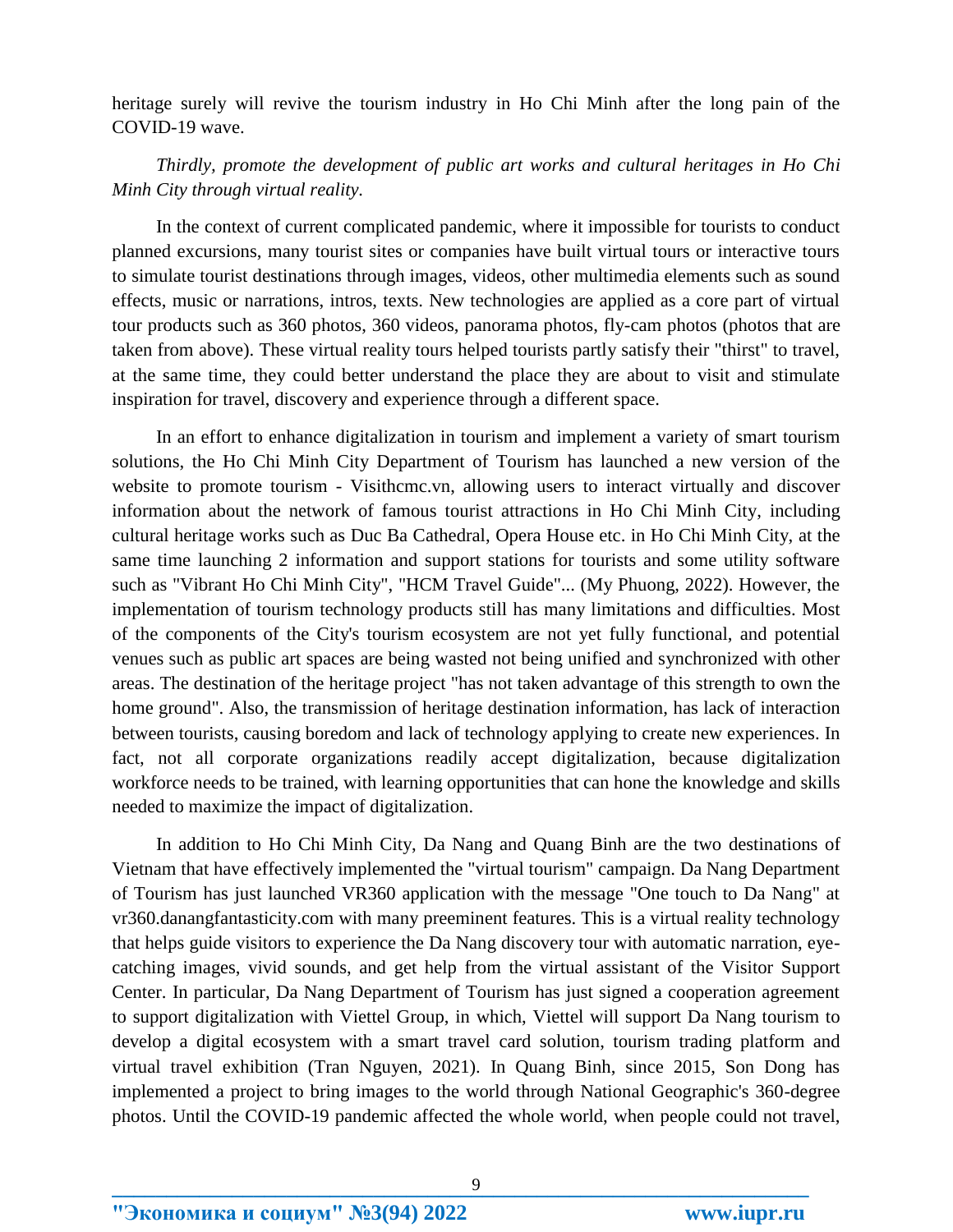Son Dong 360 degrees has become the most attractive virtual reality tour system. In 2020, The Guardian newspaper (UK) put the majestic landscape of Son Dong in the top 10 virtual reality tours worth visiting in the world. At the end of 2020, for the first time in the Northwest, a virtual tour was conducted in Moc Chau (Son La). The sets of 360 photos and videos (VR 360) about Moc Chau tourist attractions, service facilities at Moc Chau National Tourist Area have given visitors a panoramic view, which is not limited in space. Viewers will easily move around, even hear the sound of waterfalls, streams, birds chirping and the voice of the tour guide. Most recently, after a period of testing, at the end of August 2021, the Vietnam Fine Arts Museum officially launched online 3D tour technology (in Vietnamese and English), integrated on the website of museum (Thanh Giang, 2021).

Thus, although it is incomplete and faces many technical, management, ecological and human challenges, digitalization in public art and cultural heritage as well as other tourism products in Ho Chi Minh City has made remarkable progress in the project of digitizing tourism data with images. Previously, promoting digitalization in the tourism industry to develop smart tourism was the new trend of the world in the industrial revolution 4.0, but with safe and sustainable adaptation to COVID-19, digitalization became an urgent requirement to restart the tourism industry and build a smart tourism ecosystem. For that reason, Ho Chi Minh City is making efforts to increase transformation, specifically in smart tourism solutions, contributing to bringing new vitality to tourist destinations as well as inspiring tourists to travel, stimulating sustainable tourism development, especially in the context of the epidemic.

#### **CONCLUSION**

With abundant tourism resources, if Ho Chi Minh City wants to establish a sustainable smart tourism ecosystem, the city must know how to apply technology and exploit specific tourism resources to the fullest extent. Cultural heritage resources along with the main works of public art have been and are the basis for Ho Chi Minh City to become one of the leading cities in Vietnam's tourism and constitute as the "soul" of the city itself. Public art space resources are being wasted, not being unified and synchronized with heritage sites, leading to underutilization of the strengths of the home field.

Building a smart tourism ecosystem by digitalizing public art and cultural heritage in Ho Chi Minh City is an urgent and important policy aimed at sustainable tourism development and economic recovery after the COVID-19 pandemic. However, the current state of the city's public art is still limited, not commensurate with a leading economic city in Vietnam, and at the same time has not brought into full play the valuable potential of architectural heritage works of the city. Therefore, in the period of integration and development, in the face of the challenges of the "revolutionary era 4.0" and the "COVID-19" pandemic, Ho Chi Minh City is required to create, invent and apply technological achievements to promote the development of smart tourism, and promote the city's cultural quintessence to tourists from all over the world with advanced technologies. Therefore, digitalization in public art and cultural heritage must be considered as an urgent situation for the creation of a smart tourism ecosystem in Ho Chi Minh City. Digitalization in the tourism industry, should not be outdated, and must have the potential to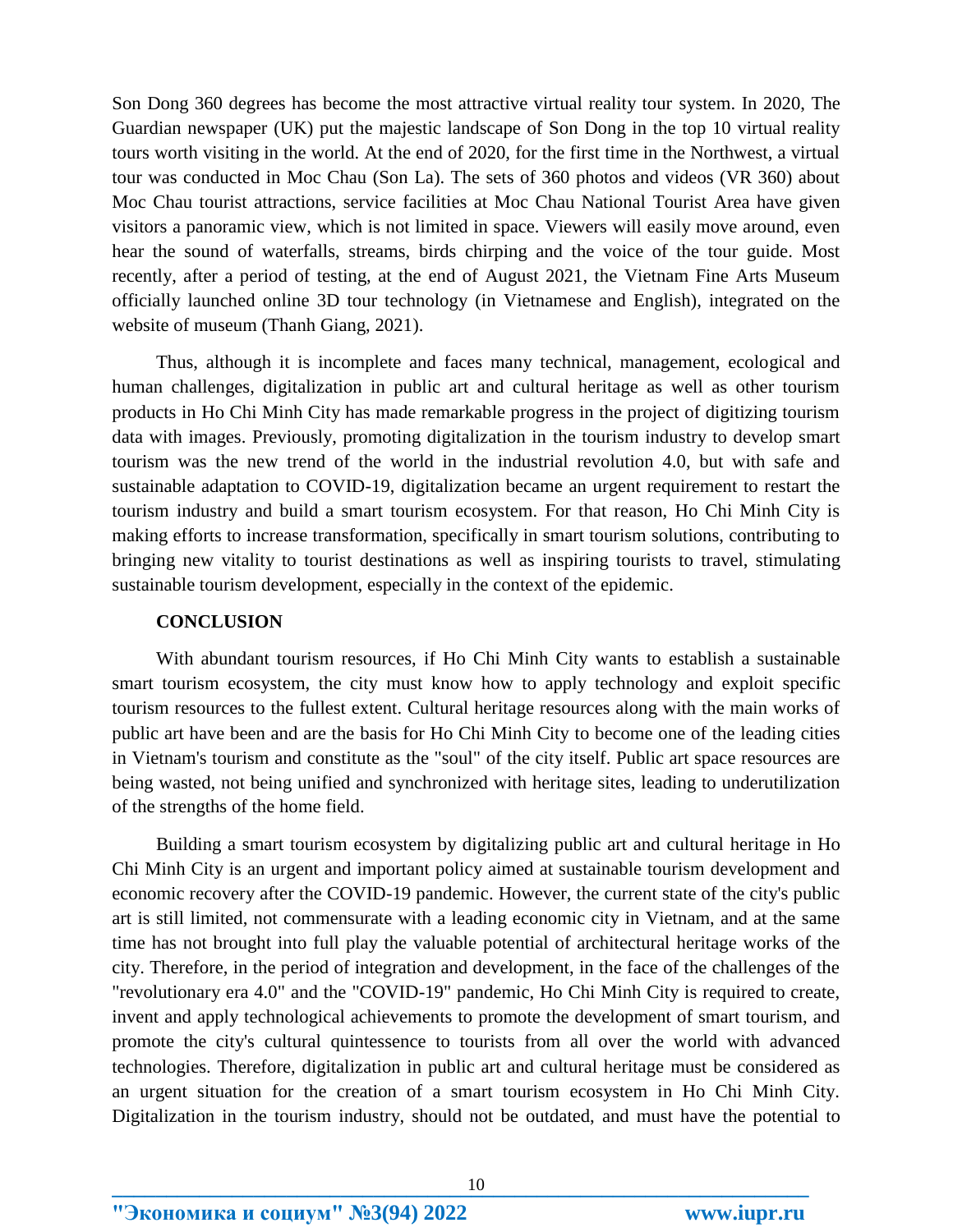promote hidden values from public art while combining conservation, preservation and development of the cultural heritage of Ho Chi Minh City, from where, Ho Chi Minh City can promote a smart tourism ecosystem for sustainable development.

## **ACKNOWLEDGMENT**

Thanks to Van Lang University for creating favorable conditions for the group and for providing financial support for this research.

## **REFERENCES**

Gia Bach (2021), Smart tourism contributes to urban development in Ho Chi Minh City. HCM. Accessed January 20, 2022

[https://ictvietnam.vn/du-lich-thong-minh-dong-gop-phat-trien-do-thi-tp-hcm-](https://ictvietnam.vn/du-lich-thong-minh-dong-gop-phat-trien-do-thi-tp-hcm-20210613153725514.htm)[20210613153725514.htm](https://ictvietnam.vn/du-lich-thong-minh-dong-gop-phat-trien-do-thi-tp-hcm-20210613153725514.htm)

Politburo (2017), Resolution No. 08-NQ/TW, dated January 16, 2017 on developing tourism into a spearhead economic sector, p. 02

Ministry of Culture, Sports and Tourism - Vietnam National Administration of Tourism, (2020), Vietnam National Administration of Tourism launches a safe Vietnam Tourism application. Accessed on January 18, 2022

[Tổng cục Du lịch ra mắt ứng dụng Du lịch Việt Nam an toàn -](https://vietnamtourism.gov.vn/index.php/items/34357) Tổng cục Du lịch [\(vietnamtourism.gov.vn\)](https://vietnamtourism.gov.vn/index.php/items/34357)

Ministry of Culture, Sports and Tourism - Vietnam National Administration of Tourism, (2021), "Google Arts and Culture - Wonders of Vietnam" - the convergence of outstanding global values in terms of landscape, heritage and culture Vietnam. Accessed on January 18, 2022

"Google Arts and Culture - Kỳ quan Việt Nam" – [nơi hội tụ những giá trị nổi bật toàn cầu](https://vietnamtourism.gov.vn/index.php/items/35411)  về cảnh quan, di sản, văn hóa Việt Nam - [Tổng cục Du lịch \(vietnamtourism.gov.vn\)](https://vietnamtourism.gov.vn/index.php/items/35411)

Phuong Dung (2020), VNPT Smart Tourism ecosystem creates "colors" for Vietnam's digital tourism. Accessed January 20, 2022

[https://ictnews.vietnamnet.vn/cuoc-song-so/he-sinh-thai-vnpt-smart-tourism-tao-sac-mau](https://ictnews.vietnamnet.vn/cuoc-song-so/he-sinh-thai-vnpt-smart-tourism-tao-sac-mau-cho-du-lich-so-viet-nam-254971.html)[cho-du-lich-so-viet-nam-254971.html](https://ictnews.vietnamnet.vn/cuoc-song-so/he-sinh-thai-vnpt-smart-tourism-tao-sac-mau-cho-du-lich-so-viet-nam-254971.html)

Le Quang Dang (2019), Industrial Revolution 4.0 and smart tourism development process in Vietnam, Tourism Development Research Institute, National Administration of Tourism. Accessed January 20, 2022

[http://itdr.org.vn/nghien\\_cuu/cach-mang-cong-nghiep-4-0-va-tien-trinh-phat-trien-du-lich](http://itdr.org.vn/nghien_cuu/cach-mang-cong-nghiep-4-0-va-tien-trinh-phat-trien-du-lich-thong-minh-tai-viet-nam/)[thong-minh-tai-viet-nam/](http://itdr.org.vn/nghien_cuu/cach-mang-cong-nghiep-4-0-va-tien-trinh-phat-trien-du-lich-thong-minh-tai-viet-nam/)

HH Do, TH Phan (2019), Smart tourism – the trend of the new era, Hanoi University of Culture, Hanoi.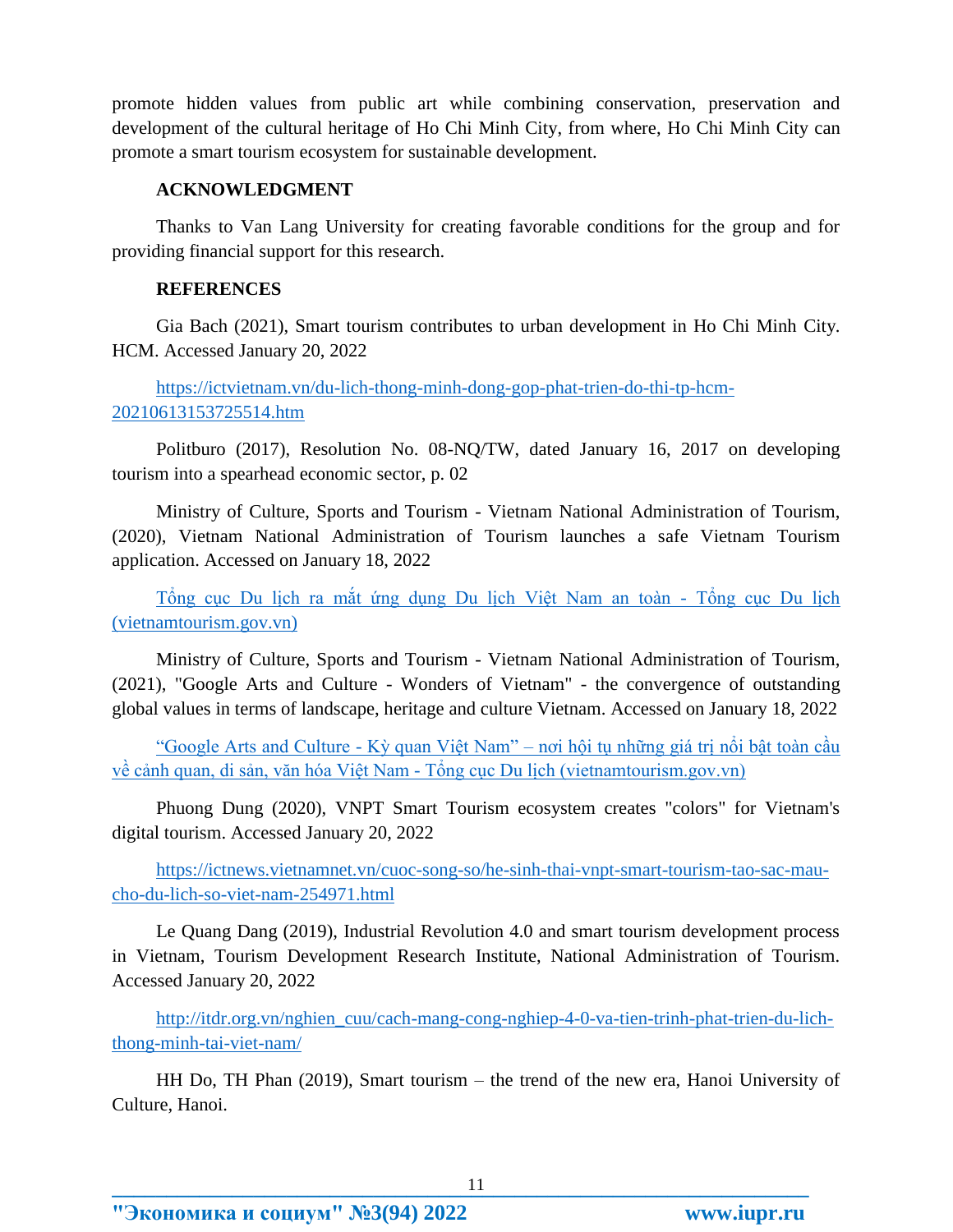FSI (2020), What is Digital Transformation? Why Do Businesses Need Digital Transformation? .Accessed January 20, 2022

[https://fsivietnam.com.vn/chuyen-doi-so-la-gi-tai-sao-doanh-nghiep-can-chuyen-doi-so-](https://fsivietnam.com.vn/chuyen-doi-so-la-gi-tai-sao-doanh-nghiep-can-chuyen-doi-so-22717/)[22717/](https://fsivietnam.com.vn/chuyen-doi-so-la-gi-tai-sao-doanh-nghiep-can-chuyen-doi-so-22717/)

Thanh Giang (2019), Direct tourism development – challenging game, Ethnic and Mountainous Photojournalism. Accessed January 20, 2022, from https://dantocmiennui.vn/phattrien-du-lich-truc-tuyen-cuoc-choi-day-thu-thach/233996.html

[https://dantocmiennui.vn/phat-trien-du-lich-truc-tuyen-cuoc-choi-day-thu](https://dantocmiennui.vn/phat-trien-du-lich-truc-tuyen-cuoc-choi-day-thu-thach/233996.html)[thach/233996.html](https://dantocmiennui.vn/phat-trien-du-lich-truc-tuyen-cuoc-choi-day-thu-thach/233996.html)

Thanh Giang (2021), Tourism actively transforms, the year to catch development opportunities, External information page. Accessed on January 20, 2022

[Du lịch chủ động chuyển đổi số, nắm bắt cơ hội phát triển | Thông Tin Đối Ngoại -](https://ttdn.vn/nghien-cuu-trao-doi/ly-luan-thuc-tien/du-lich-chu-dong-chuyen-doi-so-nam-bat-co-hoi-phat-trien-53323) Ban [Tuyên giáo Trung ương \(ttdn.vn\)](https://ttdn.vn/nghien-cuu-trao-doi/ly-luan-thuc-tien/du-lich-chu-dong-chuyen-doi-so-nam-bat-co-hoi-phat-trien-53323)

Thu Hoai (2021), Pioneer in digital transformation in the field of education in Ho Chi Minh City. Accessed on January 20, 2022

[https://www.vietnamplus.vn/tien-phong-trong-chuyen-doi-so-trong-linh-vuc-giao-duc-o](https://www.vietnamplus.vn/tien-phong-trong-chuyen-doi-so-trong-linh-vuc-giao-duc-o-tphcm/718037.vnp)[tphcm/718037.vnp](https://www.vietnamplus.vn/tien-phong-trong-chuyen-doi-so-trong-linh-vuc-giao-duc-o-tphcm/718037.vnp)

Minh Hiep (2021), Ho Chi Minh City restores the tourism industry in safe conditions. Accessed January 20, 2022

[https://www.hcmcpv.org.vn/tin-tuc/tphcm-khoi-phuc-nganh-du-lich-trong-dieu-kien-dam](https://www.hcmcpv.org.vn/tin-tuc/tphcm-khoi-phuc-nganh-du-lich-trong-dieu-kien-dam-bao-an-toan-1491885311)[bao-an-toan-1491885311.](https://www.hcmcpv.org.vn/tin-tuc/tphcm-khoi-phuc-nganh-du-lich-trong-dieu-kien-dam-bao-an-toan-1491885311)

The Hoang (2020), Promoting smart tourism: Need to move towards a sustainable ecosystem. Accessed January 20, 2022

[https://thoibaonganhang.vn/thuc-day-du-lich-thong-minh-can-huong-toi-mot-he-sinh-thai](https://thoibaonganhang.vn/thuc-day-du-lich-thong-minh-can-huong-toi-mot-he-sinh-thai-ben-vung-108450.html)[ben-vung-108450.html](https://thoibaonganhang.vn/thuc-day-du-lich-thong-minh-can-huong-toi-mot-he-sinh-thai-ben-vung-108450.html)

Minh Hiep (2021), Ho Chi Minh City promotes the application of information technology in tourism. Accessed January 20, 2022

[https://www.hcmcpv.org.vn/tin-tuc/tphcm-day-manh-ung-dung-cong-nghe-thong-tin](https://www.hcmcpv.org.vn/tin-tuc/tphcm-day-manh-ung-dung-cong-nghe-thong-tin-trong-du-lich-1491888026)[trong-du-lich-1491888026](https://www.hcmcpv.org.vn/tin-tuc/tphcm-day-manh-ung-dung-cong-nghe-thong-tin-trong-du-lich-1491888026)

ISSI (2020) What is Digital Transformation? The importance of digital transformation today. Accessed January 20, 2022

[https://issi.vn/kien-thuc/chuyen-doi-so/chuyen-doi-so-la-gi-tam-quan-trong-cua-chuyen](https://issi.vn/kien-thuc/chuyen-doi-so/chuyen-doi-so-la-gi-tam-quan-trong-cua-chuyen-doi-so-hien-nay/#:~:text=Chuy%E1%BB%83n%20%C4%91%E1%BB%95i%20s%E1%BB%91%20c%C3%B2n%20g%C3%B3p,s%E1%BB%91ng%20c%E1%BB%A7a%20ng%C6%B0%E1%BB%9Di%20ti%C3%AAu%20d%C3%B9ng)[doi-so-hien-nay/](https://issi.vn/kien-thuc/chuyen-doi-so/chuyen-doi-so-la-gi-tam-quan-trong-cua-chuyen-doi-so-hien-nay/#:~:text=Chuy%E1%BB%83n%20%C4%91%E1%BB%95i%20s%E1%BB%91%20c%C3%B2n%20g%C3%B3p,s%E1%BB%91ng%20c%E1%BB%A7a%20ng%C6%B0%E1%BB%9Di%20ti%C3%AAu%20d%C3%B9ng)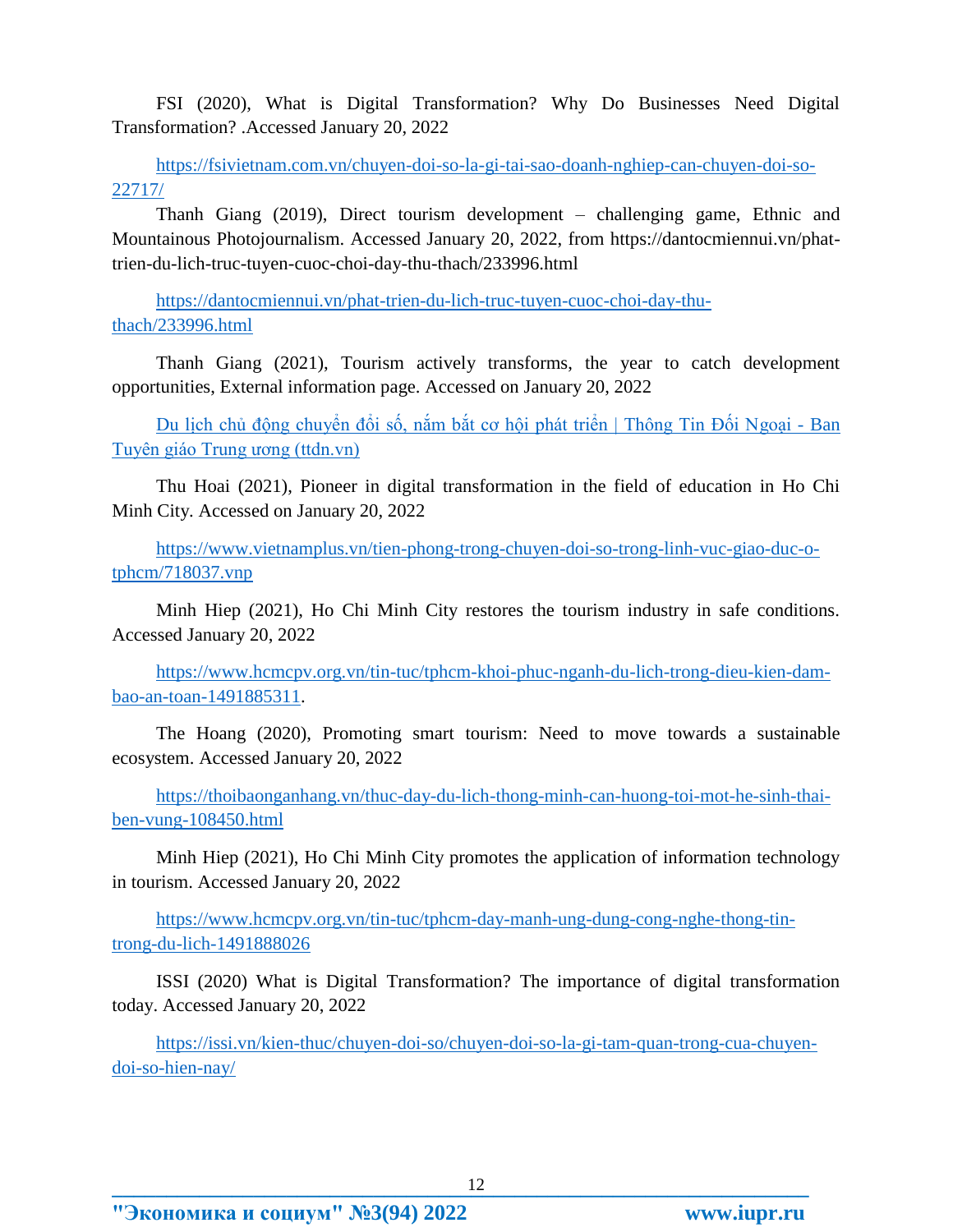Mr. Le (2021), Ho Chi Minh City applying digital transformation in the prevention of Covid - 19, Stories about DIGITAL TRANSFORMATION, Hanoi, p. 68 - 69

V. Le (2020), City Tourism. Ho Chi Minh: Maintain the image of a friendly, attractive and safe city. Accessed January 20, 2022

[https://dangcongsan.vn/kinh-te/du-lich-tp-ho-chi-minh-giu-vung-hinh-anh-mot-thanh-pho](https://dangcongsan.vn/kinh-te/du-lich-tp-ho-chi-minh-giu-vung-hinh-anh-mot-thanh-pho-than-thien-hap-dan-va-an-toan-547199.html)[than-thien-hap-dan-va-an-toan-547199.html](https://dangcongsan.vn/kinh-te/du-lich-tp-ho-chi-minh-giu-vung-hinh-anh-mot-thanh-pho-than-thien-hap-dan-va-an-toan-547199.html)

Pham Thi Thuy Linh (2020), Smart tourism - The inevitable development trend of Vietnam's tourism industry. Accessed January 20, 2022

[https://tapchicongthuong.vn/bai-viet/du-lich-thong-minh-xu-huong-phat-trien-tat-yeu-cua](https://tapchicongthuong.vn/bai-viet/du-lich-thong-minh-xu-huong-phat-trien-tat-yeu-cua-nganh-du-lich-viet-nam-71954.htm)[nganh-du-lich-viet-nam-71954.htm](https://tapchicongthuong.vn/bai-viet/du-lich-thong-minh-xu-huong-phat-trien-tat-yeu-cua-nganh-du-lich-viet-nam-71954.htm)

Hoang Thuy Linh, Ngo Thi Kim Lien (2020), Management and conservation of cultural heritage and connectivity, sustainable development of Vietnam - ASEAN tourism in the digital age, Science Journal of the Open City University Ho Chi Minh, 15 (6), 89-100

Hoang Thuy Linh et al (2021), Public art in central districts in HCMC associated with tourism management, conservation and development, Van Lang University, pp.9, 31-36 , 68-69

Huu Long (2020), Conference to develop tourism development strategy in Ho Chi Minh City until 2020. Accessed on February 19, 2022

http://sodulich.hochiminhcity.gov.vn/Home/moduleId/564/id/5050/ma/DDSK/controller/H anhChinhDuKhach/action/Detail

Mai Mai (2021), "Smart tourism ecosystem" can save Vietnamese tourism in 2021? Accessed January 20, 2022

[https://www.vietnamplus.vn/he-sinh-thai-du-lich-thong-minh-co-cuu-duoc-du-lich-viet](https://www.vietnamplus.vn/he-sinh-thai-du-lich-thong-minh-co-cuu-duoc-du-lich-viet-nam-2021/688298.vnp)[nam-2021/688298.vnp](https://www.vietnamplus.vn/he-sinh-thai-du-lich-thong-minh-co-cuu-duoc-du-lich-viet-nam-2021/688298.vnp)

Microsoft Vietnam Communication Team (2018), Asia Pacific GDP will increase by 387 billion USD in 2021 thanks to digital transformation of the manufacturing industry. Accessed January 20, 2022

[https://news.microsoft.com/vi-vn/2018/06/29/gdp-chau-a-thai-binh-duong-se-tang-387-ty](https://news.microsoft.com/vi-vn/2018/06/29/gdp-chau-a-thai-binh-duong-se-tang-387-ty-usd-vao-nam-2021-nho-vao-nhung-chuyen-doi-so-cua-nganh-san-xuat/)[usd-vao-nam-2021-nho-vao-nhung-chuyen-doi-so-cua-nganh-san-xuat/](https://news.microsoft.com/vi-vn/2018/06/29/gdp-chau-a-thai-binh-duong-se-tang-387-ty-usd-vao-nam-2021-nho-vao-nhung-chuyen-doi-so-cua-nganh-san-xuat/)

Tran Nguyen (2021), Digital transformation is the "key" for tourism development in the new normal period - perspective from Sun Group, Tourism Conference 2021 - Vietnam's tourism recovery and development, volume 1 - p. 97-100.

My Phuong (2022), Connecting and restoring tourism in Ho Chi Minh City: Lesson 2: Technology application and digital transformation. Accessed January 20, 2022

[https://bnews.vn/ket-noi-khoi-phuc-du-lich-tp-ho-chi-minh-bai-2-ung-dung-cong-nghe-va](https://bnews.vn/ket-noi-khoi-phuc-du-lich-tp-ho-chi-minh-bai-2-ung-dung-cong-nghe-va-chuyen-doi-so/227191.html)[chuyen-doi-so/227191.html](https://bnews.vn/ket-noi-khoi-phuc-du-lich-tp-ho-chi-minh-bai-2-ung-dung-cong-nghe-va-chuyen-doi-so/227191.html)